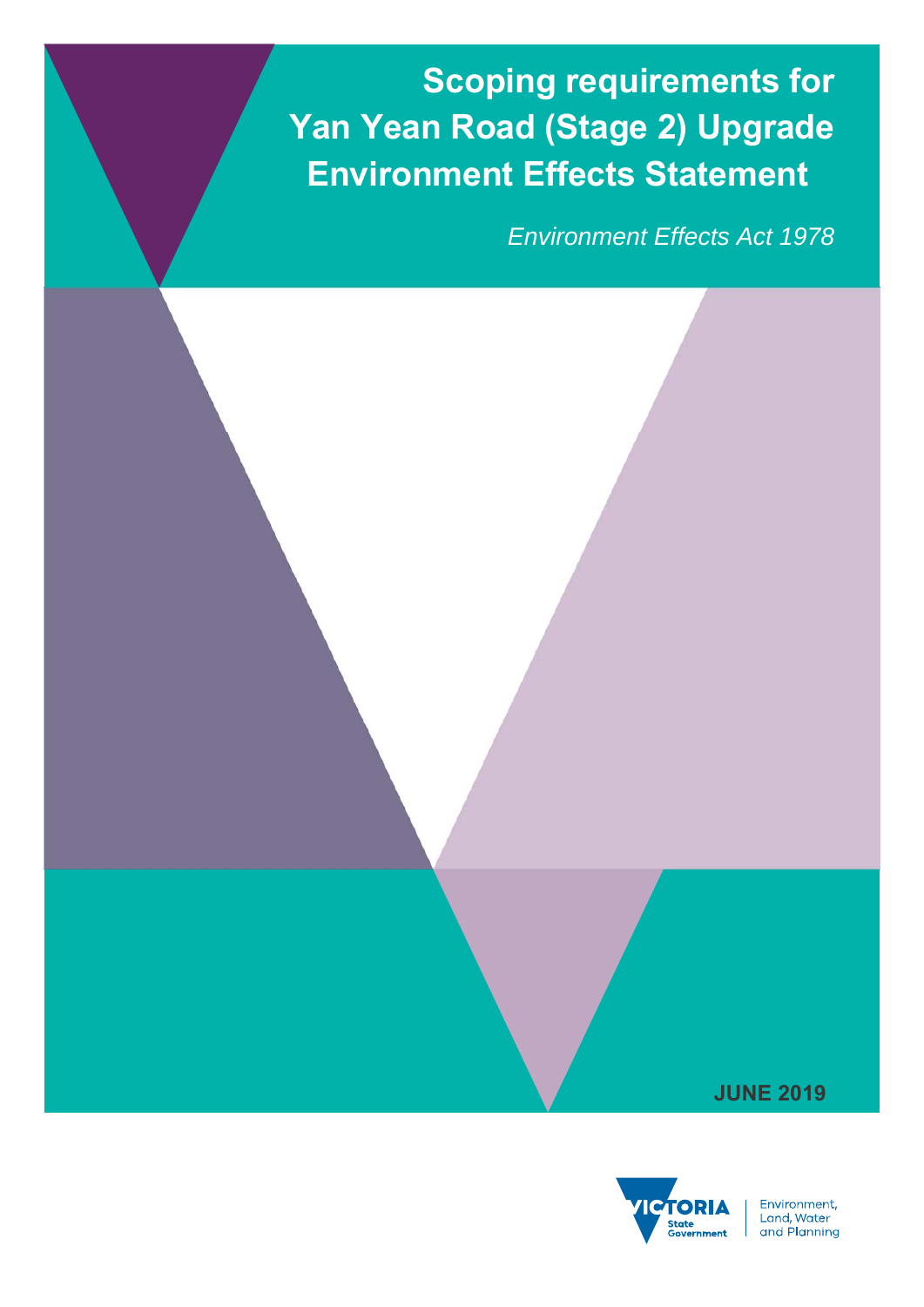© The State of Victoria Department of Environment, Land, Water and Planning 2018



This work is licensed under a Creative Commons Attribution 4.0 International licence. You are free to re-use the work under that licence, on the condition that you credit the State of Victoria as author. The licence does not apply to any images, photographs or branding, including the Victorian Coat of Arms, the Victorian Government logo and the

Department of Environment, Land, Water and Planning (DELWP) logo. To view a copy of this licence, visit http://creativecommons.org/licenses/by/4.0/

#### **Disclaimer**

This publication may be of assistance to you but the State of Victoria and its employees do not guarantee that the publication is without flaw of any kind or is wholly appropriate for your particular purposes and therefore disclaims all liability for any error, loss or other consequence which may arise from you relying on any information in this publication.

# **Accessibility**

If you would like to receive this publication in an alternative format, please telephone the DELWP Customer Service Centre on 136186, email customer.service@delwp.vic.gov.au, or via the National Relay Service on 133 677 www.relayservice.com.au. This document is also available on the internet at www.delwp.vic.gov.au.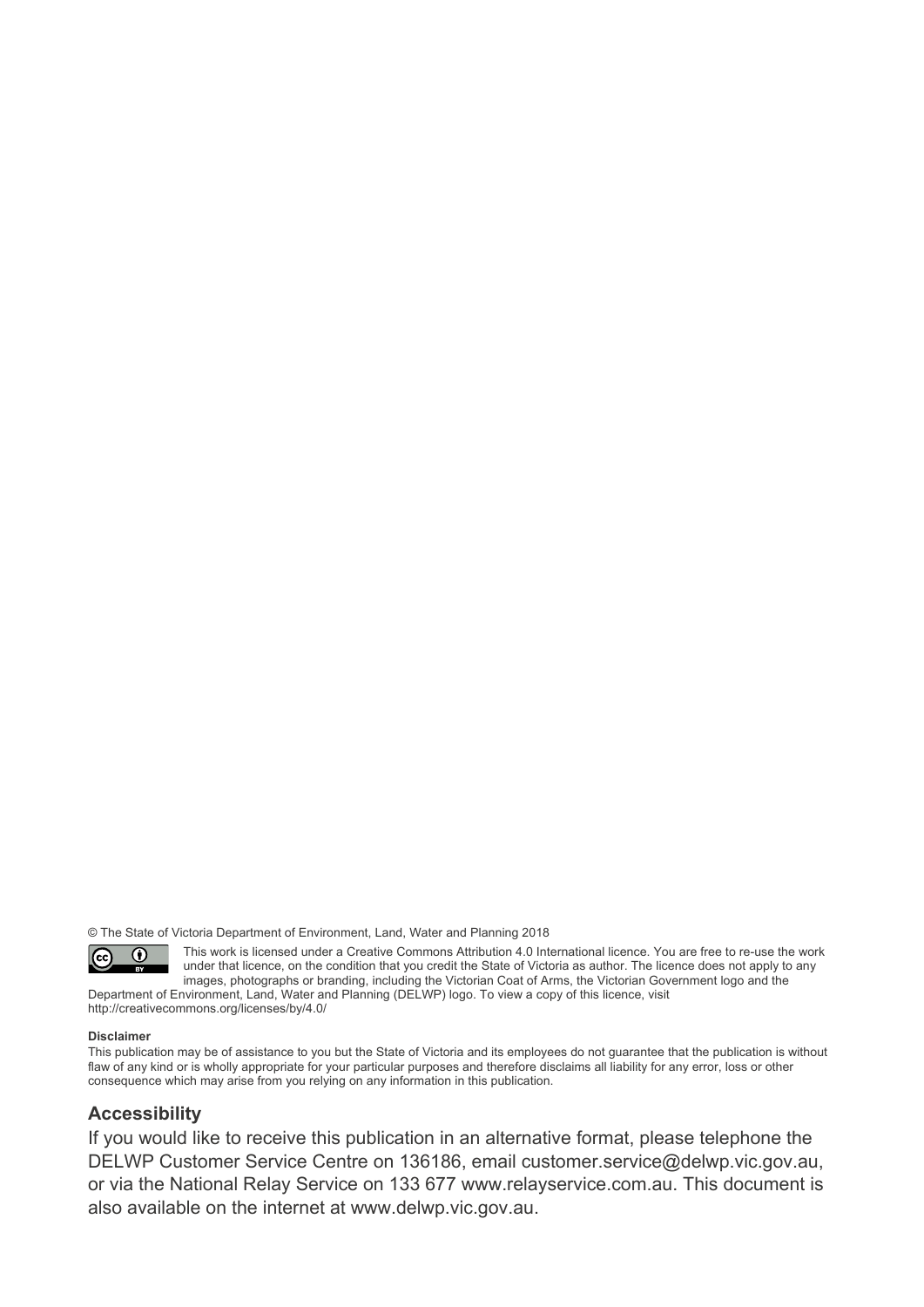# **List of Abbreviations**

| <b>DELWP</b> | Department of Environment, Land, Water and Planning                    |
|--------------|------------------------------------------------------------------------|
| EE Act       | <b>Environment Effects Act 1978</b>                                    |
| <b>EES</b>   | Environment effects statement                                          |
| EMF          | Environmental management framework                                     |
|              | EPBC Act Environment Protection and Biodiversity Conservation Act 1999 |
| FFG Act      | Flora and Fauna Guarantee Act 1988                                     |
| km           | kilometre                                                              |
| <b>MNES</b>  | Matters of national environmental significance                         |
| <b>MRPV</b>  | Major Roads Projects Victoria                                          |
| <b>TRG</b>   | Technical reference group                                              |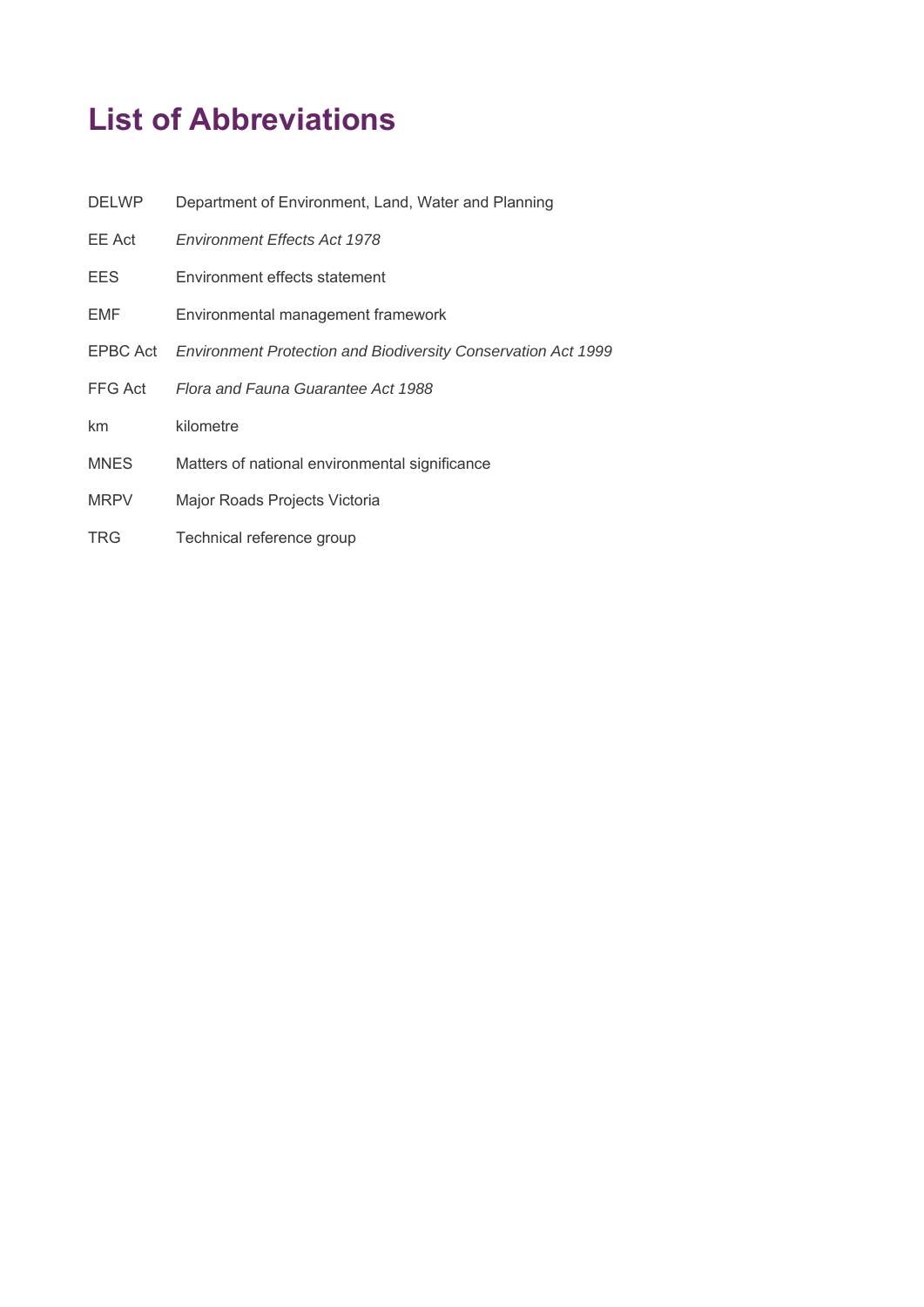# **Contents**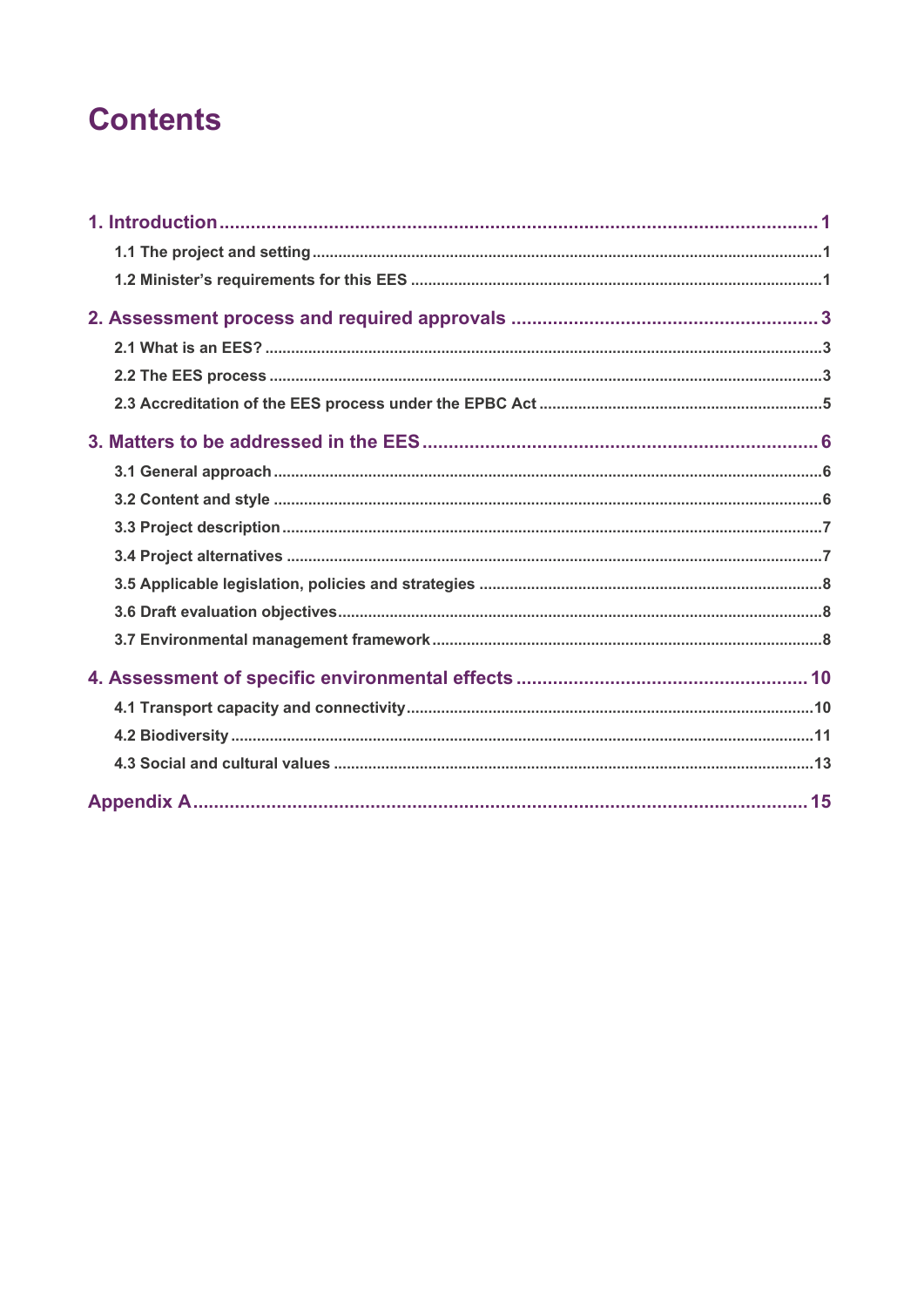# **1. Introduction**

In light of the potential for significant environmental effects, on 14 October 2018 the Victorian Minister for Planning (the Minister) determined under the *Environment Effects Act 1978* (EE Act) that Major Road Projects Victoria (MRPV) is to prepare an environment effects statement (EES) for the Yan Yean Road (Stage 2) Upgrade Project (the project). The purpose of the EES is to provide a detailed description of the project, assess its potential effects on the environment<sup>1</sup> and assess alternative project layouts, designs and approaches to avoid and mitigate effects. The EES will inform and seek feedback from the public and stakeholders and enable the Minister to issue an assessment of the project's environmental effects under the EE Act at the conclusion of the process. The Minister's assessment will inform statutory decision-makers responsible for the project's approvals.

Draft scoping requirements were exhibited for public comment for three weeks in April and May 2019. All public comments were considered to finalise these scoping requirements that set out the specific matters to be investigated and documented in the EES. While the scoping requirements are intended to cover all relevant matters, the EES will need to address other issues that emerge during the EES investigations, especially those relevant to statutory decisions that will be informed by the assessment.

# **1.1 The project and setting**

Yan Yean Road is a significant north-south arterial road serving the northern growth area and providing connectivity for Doreen, Yarrambat and Plenty to employment and services in established neighbouring suburbs such as Greensborough and Diamond Creek. The proposed upgrade of Yan Yean Road from Kurrak Road to Bridge Inn Road is the second stage of the Yan Yean Road upgrade (Figure 1). Stage 1, from Diamond Creek Road to north of Kurrak Road, received approvals in 2012 and construction is currently underway with a completion targeted for 2019. Stage 2 is proposed to:

- duplicate 5.5 km of Yan Yean Road, between Kurrak Road, Yarrambat, and Bridge Inn Road, Doreen, from two to four lanes;
- replace the roundabouts at Bridge Inn Road and Orchard Road with traffic lights;
- construct two new roundabouts at Heard and Jorgensen Avenues and two new signalised intersections at North Oatlands Road and Bannons Lane;
- upgrade the signalised intersection at Ironbark Road;
- upgrade street lighting at intersections, road signage and landscaping;
- construct new drainage and upgrade/relocate utility services;
- construct a shared user path on one side and a footpath on the other side for the entire length of the upgrade; and
- install continuous safety barriers along both sides of the road and in the centre median.

# **1.2 Minister's requirements for this EES**

The Minister's decision to require an EES included the procedures and requirements applicable to its preparation, in accordance with section 8B(5) of the EE Act (see Appendix A). These requirements included the following key matters for the EES to examine:

- *projected traffic growth volumes and related uncertainties for Yan Yean Road and related roads in the network;*
- *design alternatives and refinements and their associated impacts, particularly how they avoid and minimise native tree loss with proposed locations of tree and vegetation removal, no go zones and offset requirements and a demonstration that avoid and minimise principles have been applied; and*
- *consideration of carriageways, medians, shared pathways, footpaths, intersections and other treatments to minimise the loss of preferred foraging trees for the critically endangered Lathamus discolor (Swift Parrot) and avoidance of high retention trees of ecological and cultural value.*

These scoping requirements provide further detail on the specific matters to be in investigated in the EES in the context of *Ministerial Guidelines for Assessment of Environmental Effects under the EE Act (Ministerial Guidelines)*.

 <sup>1</sup> For the purpose of assessment of environmental effects under the EE Act, the meaning of 'environment' includes physical, biological, heritage, cultural, social, health, safety and economic aspects (Ministerial Guidelines, p. 2).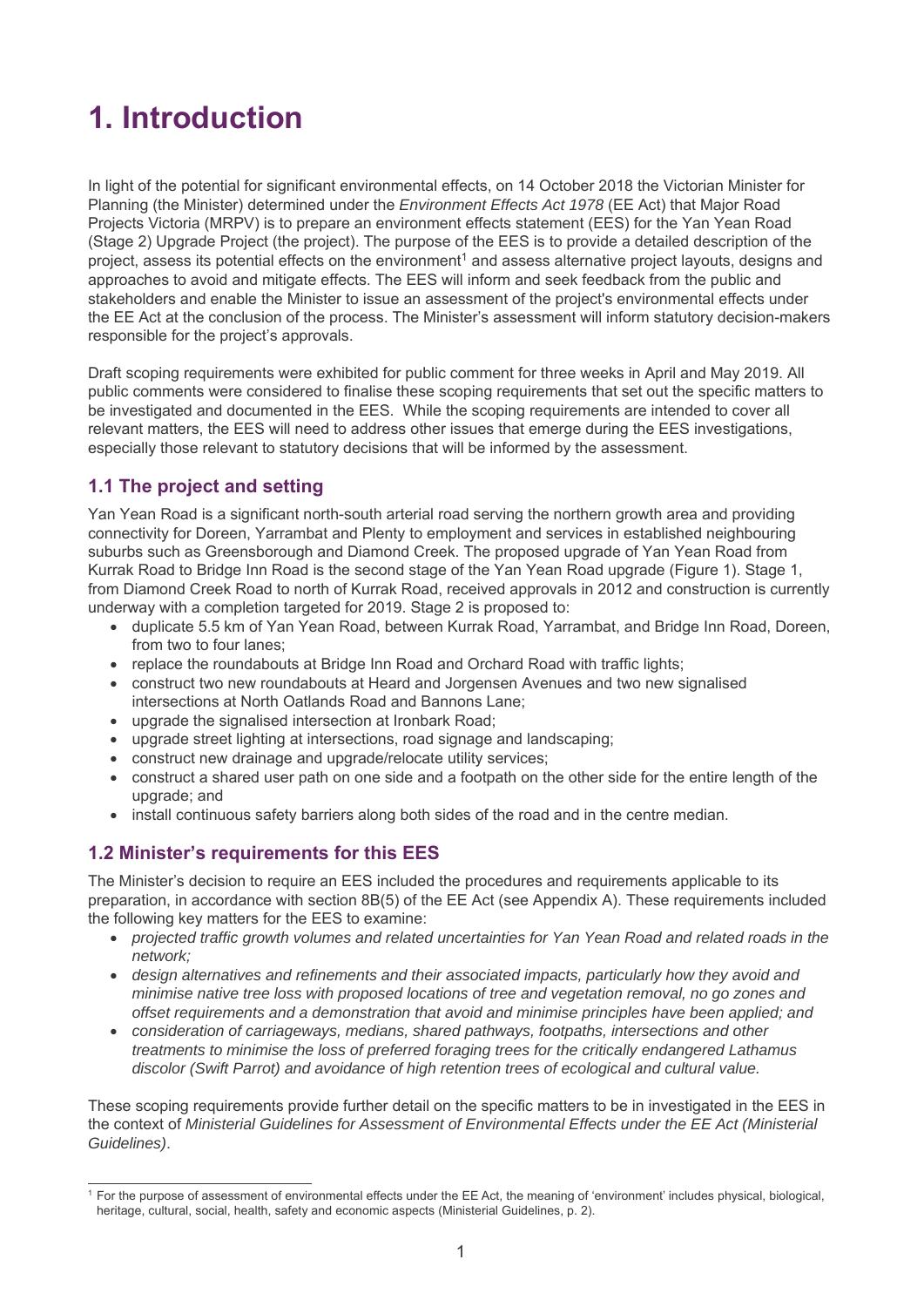

**Figure 1: Location of the project (source: MRPV, 2019)**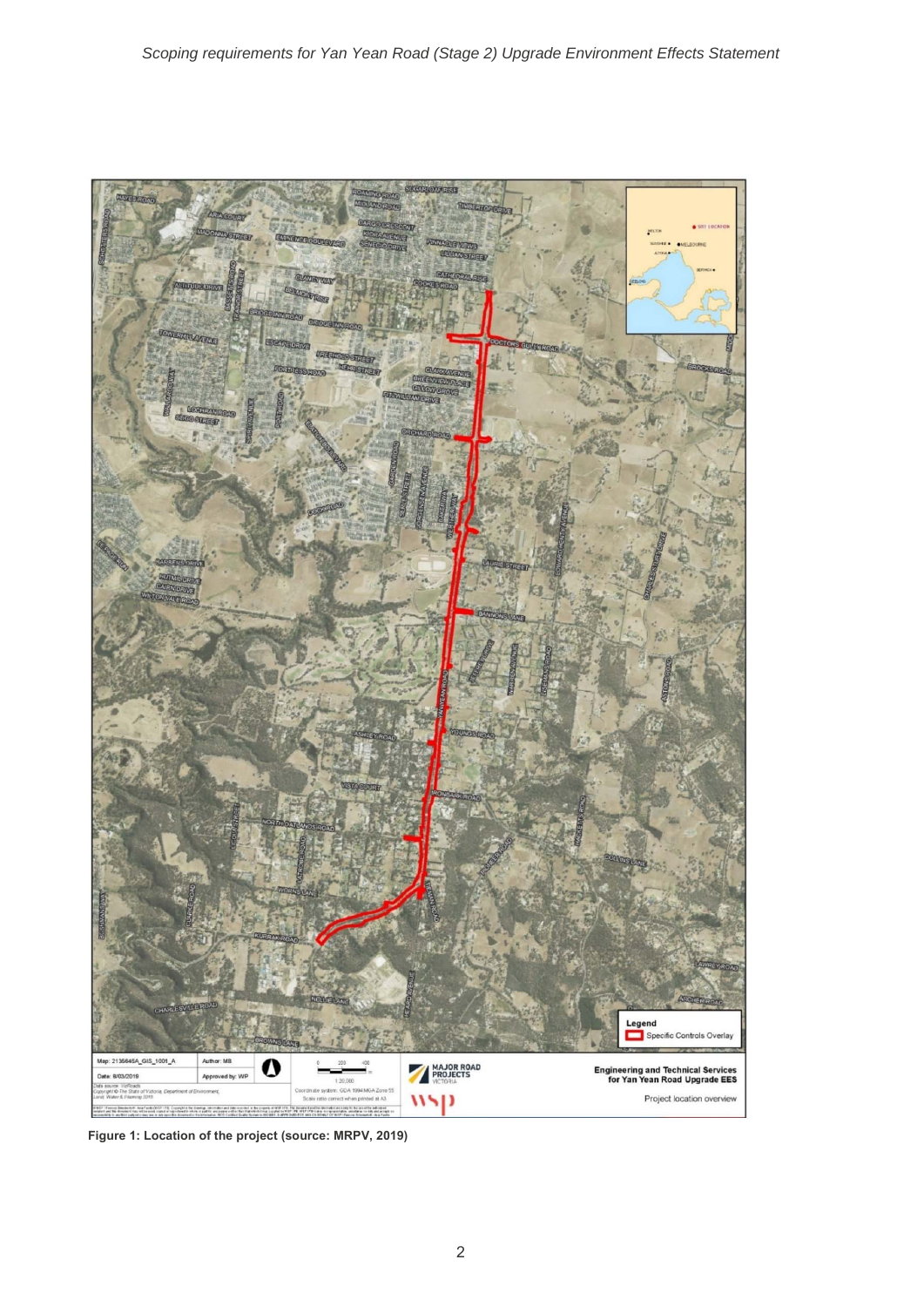# **2. Assessment process and required approvals**

# **2.1 What is an EES?**

An EES describes a project and its potential environmental effects. It should enable stakeholders and decision-makers to understand how the project is proposed to be implemented and the likely environmental effects of doing so. An EES has two main components.

- 1. The EES main report an integrated, plain English document that assesses the potential impacts of the project and offers mitigation or other measures to reduce the environmental effects. The main report draws on technical studies, data and statutory requirements such as specific limits for waste discharge to the environment and should clearly identify which components of the scope are being addressed throughout.
- 2. The EES technical reports specialist studies, investigations and analyses that provide the basis for the EES main report. These reports will be exhibited in full, as appendices to the main report.

# **2.2 The EES process**

MRPV is responsible for preparing the EES, including conducting technical studies and undertaking stakeholder consultation. The Department of Environment, Land, Water and Planning (DELWP) is responsible for managing the EES process. The EES process has the following steps:

- preparation of a draft study program and draft schedule by MRPV (completed);
- establishment of an inter-agency technical reference group (TRG) convened by DELWP (completed);
- preparation and exhibition of draft scoping requirements by DELWP on behalf of the Minister (completed);
- finalisation of the scoping requirements after considering public comments received during the advertised exhibition period, for issue by the Minister (this document);
- review of MRPV's EES studies and draft documentation by DELWP and the TRG<sup>2</sup>;
- completion of the EES by MRPV:
- review of the complete EES by DELWP to establish its adequacy for public exhibition;
- exhibition of MRPV's EES and invitation for public comment by DELWP on behalf of the Minister;
- appointment of an inquiry by the Minister to review the EES and public submissions received, conduct public hearings and provide a report to the Minister; and finally
- following receipt of the inquiry report, an assessment of the project's environmental effects by the Minister for the consideration of statutory decision-makers.

Further information on the EES process can be found on the department's website<sup>3</sup>. Figure 2 (overleaf) outlines the steps of the EES process.

## **Technical reference group**

DELWP has convened an agency-based TRG, comprised of representatives of relevant state government agencies and departments as well as the Nillumbik Shire Council, City of Whittlesea and the Wurundjeri Woi Wurrung Cultural Heritage Aboriginal Corporation. The TRG will advise DELWP and MRPV on:

- applicable policies, strategies and statutory provisions;
- the scoping requirements for the EES:
- the design and adequacy of technical studies for the EES;
- MRPV's public information and stakeholder consultation program for the EES;
- responses to issues arising from the EES investigations;
- the technical adequacy of draft EES documentation; and
- coordination of statutory processes.

 <sup>2</sup> For critical components of the EES studies, peer review by an external, independent expert may be appropriate.

<sup>3</sup> See www.planning.vic.gov.au/environmental-assessment/what-is-the-ees-process-in-victoria.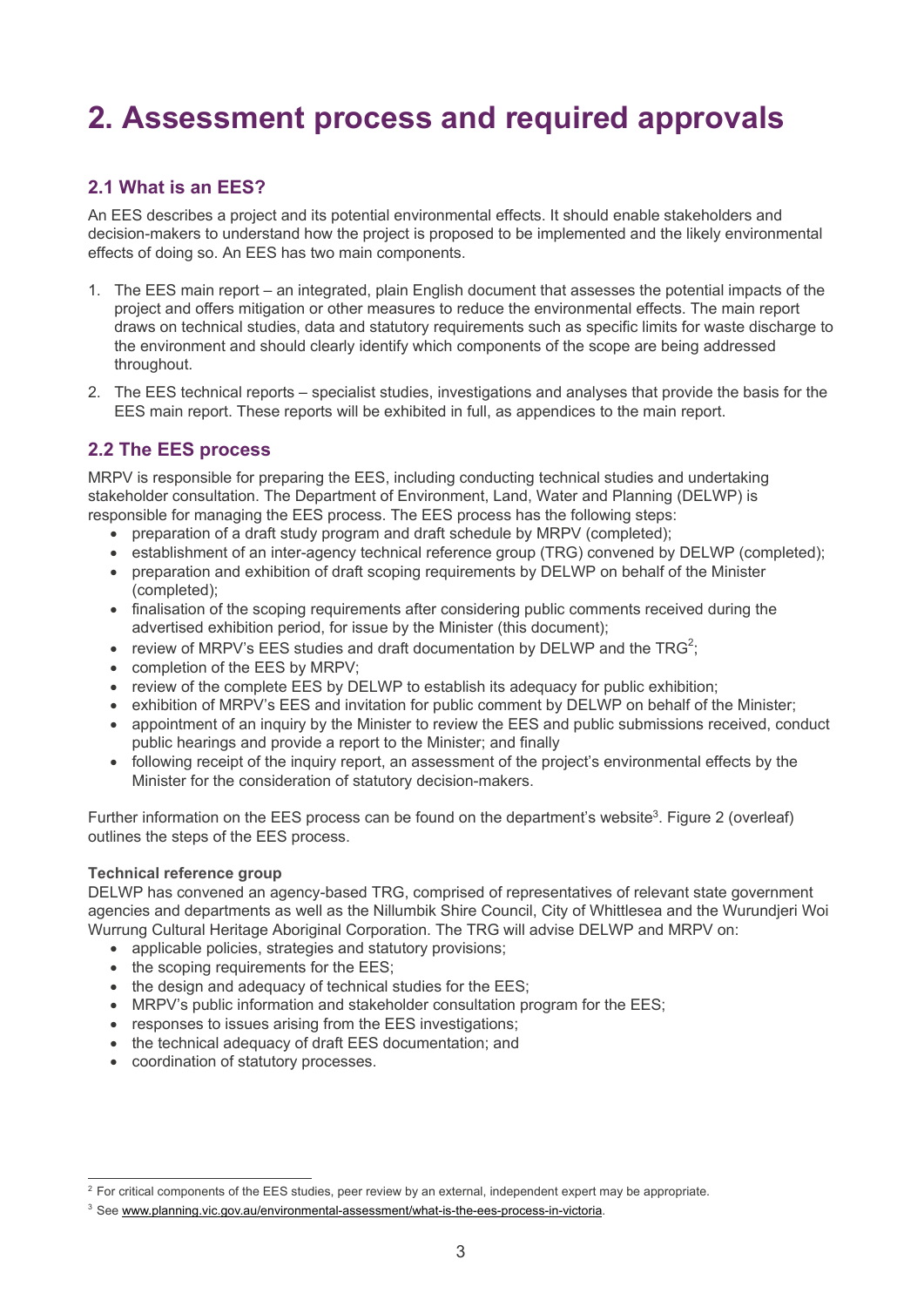

**Figure 2: The EES process**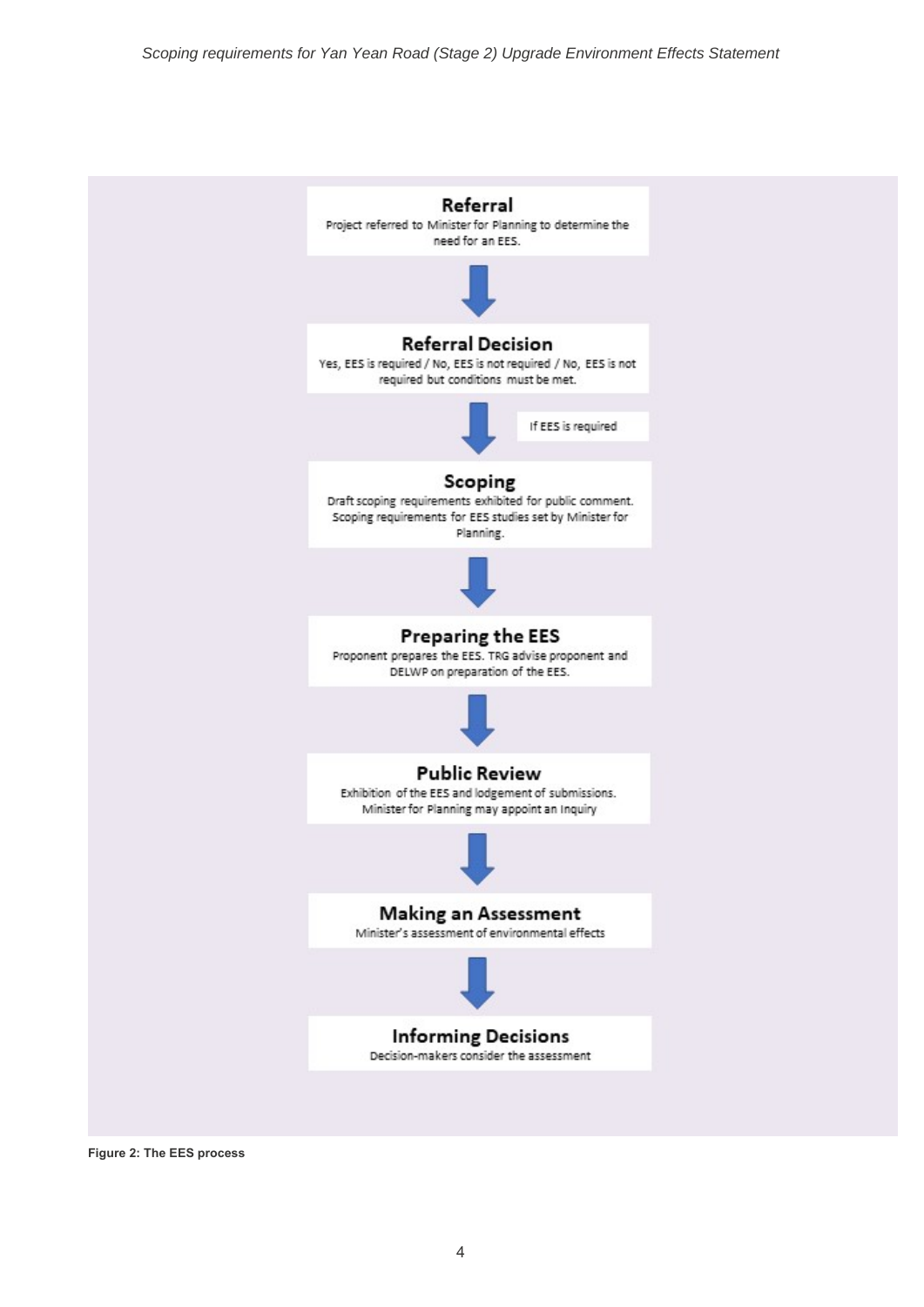## **Consultation plan**

The proponent is responsible for informing and engaging the public and stakeholders to identify and respond to their issues in conjunction with the EES studies. Stakeholders include potentially affected parties, the local community and interested organisations and individuals, as well as government bodies. Under its EES Consultation Plan, MRPV will inform the public and stakeholders about the EES process and associated investigations and will provide opportunities for input and engagement during the EES investigations. The EES Consultation Plan is reviewed by DELWP and the TRG before it is finalised and published on the DELWP website. The EES Consultation Plan will:

- identify stakeholders:
- characterise the stakeholder groups in terms of their interests, concerns and consultation needs and potential to provide local knowledge;
- describe the consultation methods to be used and outline a schedule of consultation activities; and
- outline how inputs from stakeholders will be recorded, considered and/or addressed in the preparation of the EES.

## **Statutory approvals and the EES process**

The project will require a range of approvals under Victorian legislation. DELWP coordinates the EES process as closely as practicable with the approvals procedures, consultation and public notice requirements.

The key approvals required under Victorian legislation are: an approved cultural heritage management plan (CHMP) under the *Aboriginal Heritage Act 2006* and an amendment to the Whittlesea and Nillumbik planning schemes under the *Planning and Environment Act 1987*.

Other approvals will be determined throughout the course of the EES.

# **2.3 Accreditation of the EES process under the EPBC Act**

The project was also referred to the Australian Government under the Commonwealth *Environment Protection and Biodiversity Conservation Act 1999* (EPBC Act). The delegate for the Commonwealth Minister for the Environment determined on 2 April 2019 that the project is a 'controlled action' and hence requires assessment and approval under the EPBC Act. The provision for the Australian Government's controlled action decision under the EPBC Act is sections 18 and 18A, listed threatened species and ecological communities.

The EES process is accredited to assess impacts on matters of national environmental significance (MNES) under the EPBC Act through the Bilateral Assessment Agreement between the Commonwealth and the State of Victoria – refer to Schedule 1 (part 5) of the bilateral agreement. Note that what are generally termed 'effects' in the EES process correspond to 'impacts' defined in section 82 of the EPBC Act.

The Commonwealth Minister or delegate will decide whether the project is approved, approved with conditions or refused under the EPBC Act, after having considered the Minister for Planning's assessment under the EE Act.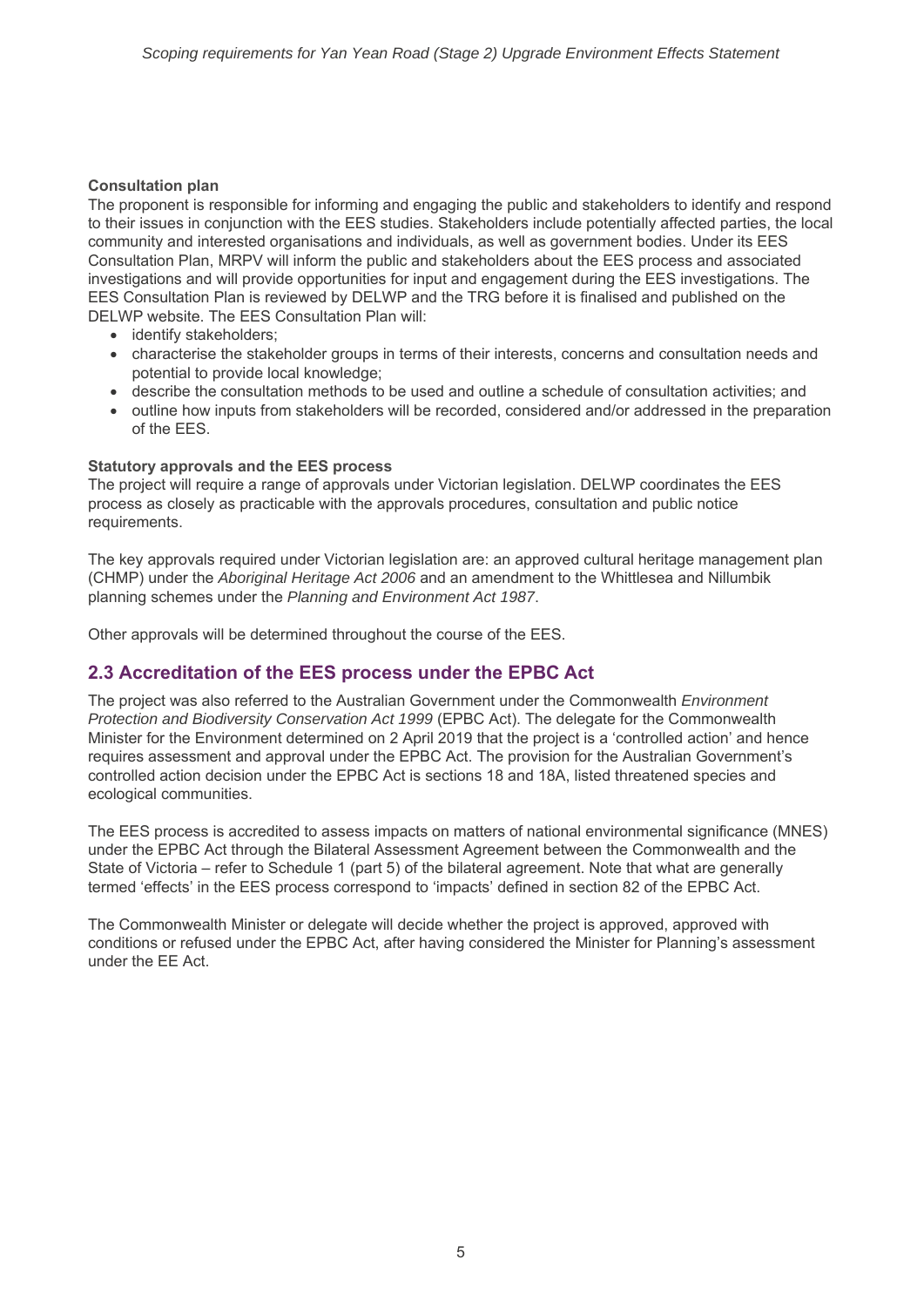# **3. Matters to be addressed in the EES**

# **3.1 General approach**

Preparation of the EES should be consistent with the principles of a systems approach and a risk-based approach<sup>4</sup>, so that a greater level of effort is directed at investigating and addressing those matters that pose a relatively higher risk of adverse effects. The EES should put forward a sound rationale for the level of assessment and analysis undertaken for any environmental effect or combination of environmental effects<sup>5</sup> arising from construction and operational stages of the project.

In the case of potentially significant effects, analyses documented within the EES should be detailed enough to provide a good understanding of the nature of the effects including:

- The potential effects on individual environmental assets —magnitude, extent and duration of change in the values of each asset— having regard to intended avoidance and mitigation measures;
- the likelihood of adverse effects, including those caused indirectly as a result of proposed activities, and associated uncertainty of available predictions or estimates;
- further management measures that are proposed where avoidance and mitigation measures do not adequately address effects on environmental assets, including specific details of how the measures address relevant policies;
- likely residual effects, including on relevant MNES, that are likely to occur assuming the proposed measures to avoid and mitigate environmental effects are implemented; and
- proposed approach to managing and monitoring environmental performance and contingency planning.

# **3.2 Content and style**

The content of the EES and related investigations is to be guided by these scoping requirements and the Ministerial Guidelines. It is MRPV's responsibility to ensure that adequate studies are undertaken to support the assessment of environmental effects, focusing primarily on significant effects (including those that might emerge during the investigations). The EES should demonstrate how the project will achieve a balance of economic, social and environmental outcomes that contribute to ecologically sustainable development and provide a net community benefit over the short and long-term.

The EES should provide a clear, well-integrated analysis of the potential effects of the proposed project, including proposed avoidance, mitigation and management measures, as well as feasible alternatives. To facilitate decisions on required approvals, the EES should also address statutory requirements associated with approvals that will be informed by the Minister's assessment. Overall, the main report should include:

- an executive summary of the potential environmental effects of the project outlined in Section 4, including potential effects on identified MNES;
- a description of the entire project, including its objectives, rationale and key elements;
- a description of the relationship of the project to public policies and plans;
- an outline of the primary approvals required for the project to proceed;
- descriptions of the existing environment and future climate change scenarios, where these are relevant to the assessment of potential effects;
- appropriately detailed assessments of potential effects of the project on environmental values, relative to the 'no project' scenario, together with an estimate of the uncertainty associated with predictions;
- intended measures for avoiding, minimising, managing and monitoring effects;
- any proposed offset measures where avoidance and mitigation measures will not adequately address effects on environmental values, including the identified MNES, and discussion of how any offset package proposed meets the requirements of the Victorian Guidelines for the Removal, Destruction or Lopping of Native Vegetation and the EPBC Act Environmental Offsets Policy as it relates to MNES;
- predictions of residual effects of the project assuming implementation of proposed environmental management measures;
- responses to issues raised through public and stakeholder consultation; and
- evaluation of the implications for the project from the implementation of legislation and policy.

 <sup>4</sup> Ministerial Guidelines (p. 14).

<sup>5</sup> Effects include direct, indirect, combined, facilitated, short and long-term, beneficial and adverse effects.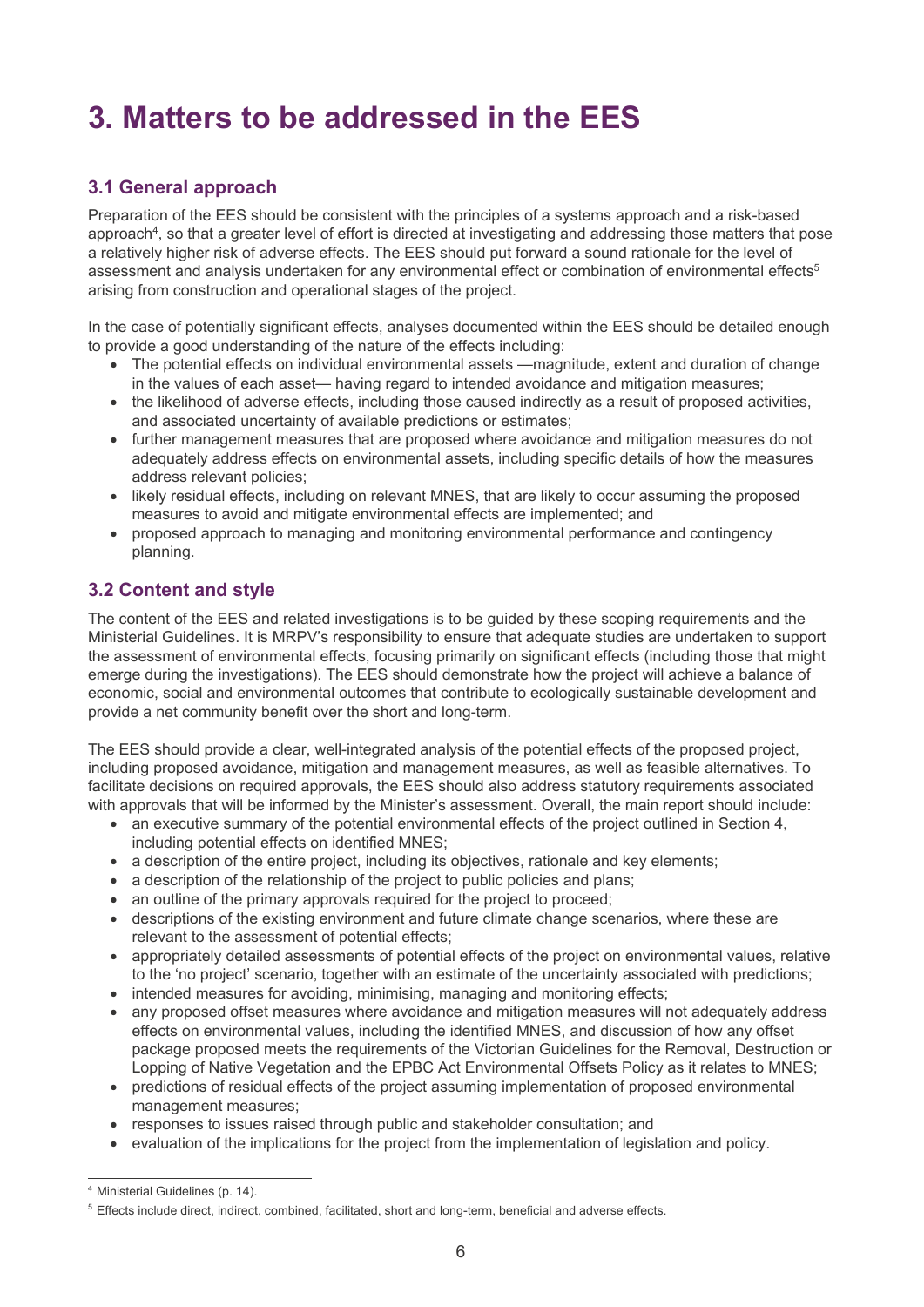MRPV must also prepare a concise, graphical-based non-technical summary document (hard copy A4, no more than 25 pages) for free distribution to interested parties. The EES summary document should include details of the EES exhibition, public submission process and availability of the EES documentation.

## **Content review**

Close consultation by MRPV with DELWP and the TRG during the investigations and preparation of the EES will minimise the need for revisions prior to authorisation of the EES for public exhibition. Given the complexity of the project and the potential for significant environmental effects, peer review of specific key risks is also required incorporating the following:

- population growth as well as traffic demand assumptions that have been used in transport modelling;
- the consideration of context sensitive design in the proposed road design and whether it reflects an appropriate balance of economic, social and environmental objectives; and
- the ecological and cultural values of trees in the project area.

Both the TRG and peer review process will ensure that appropriate weighting and consideration of issues is contained within the EES once it is provided for public exhibition.

# **3.3 Project description**

The EES is to describe the project in sufficient detail to allow an understanding of all components, processes and development stages, and to enable assessment of their likely potential environmental effects. The project description should canvass the following:

- an overview of MRPV's and/or Vic Roads' (where appropriate given MRPV's recent inception) environmental performance and track record (including in relation to any EPBC Act approvals), including experience in delivering similar projects, as well as organisation health, safety and environmental policies;
- contextual information on the project, including its objectives and rationale, its relationship to statutory policies, plans and strategies, including the justification for need and selection of the project for upgrade and implications of the project not proceeding; and
- existing and planned land uses within, and in the vicinity of, the proposed project, supported by plans and maps.

The EES, to the extent practicable, should detail the project's components:

- location, footprint, layout and access arrangements during construction and operation;
- approach to be taken to minimise visual and landscape impacts and to contribute positively to neighbourhood character;
- proposed construction techniques, temporary occupation of land, extent of areas to be disturbed during construction and infrastructure and service relocation;
- solid waste, wastewater and hazardous material generation and management during construction and operation;
- lighting, safety, security, and traffic noise requirements during construction and operation;
- hours of construction work and a description of the expected duration of project components, including which components are temporary and which are permanent; and
- a description of any repeated or ongoing components such as anticipated maintenance.

# **3.4 Project alternatives**

The EES should document the project's design development process leading to the project design presented in the EES and the consideration of relevant alternatives (project design, construction method/staging). The discussion of relevant alternatives should include:

- identification and evaluation of each of the alternatives considered;
- the environmental considerations in each alternative: and
- an explanation as to how the preferred alignment and project design was selected.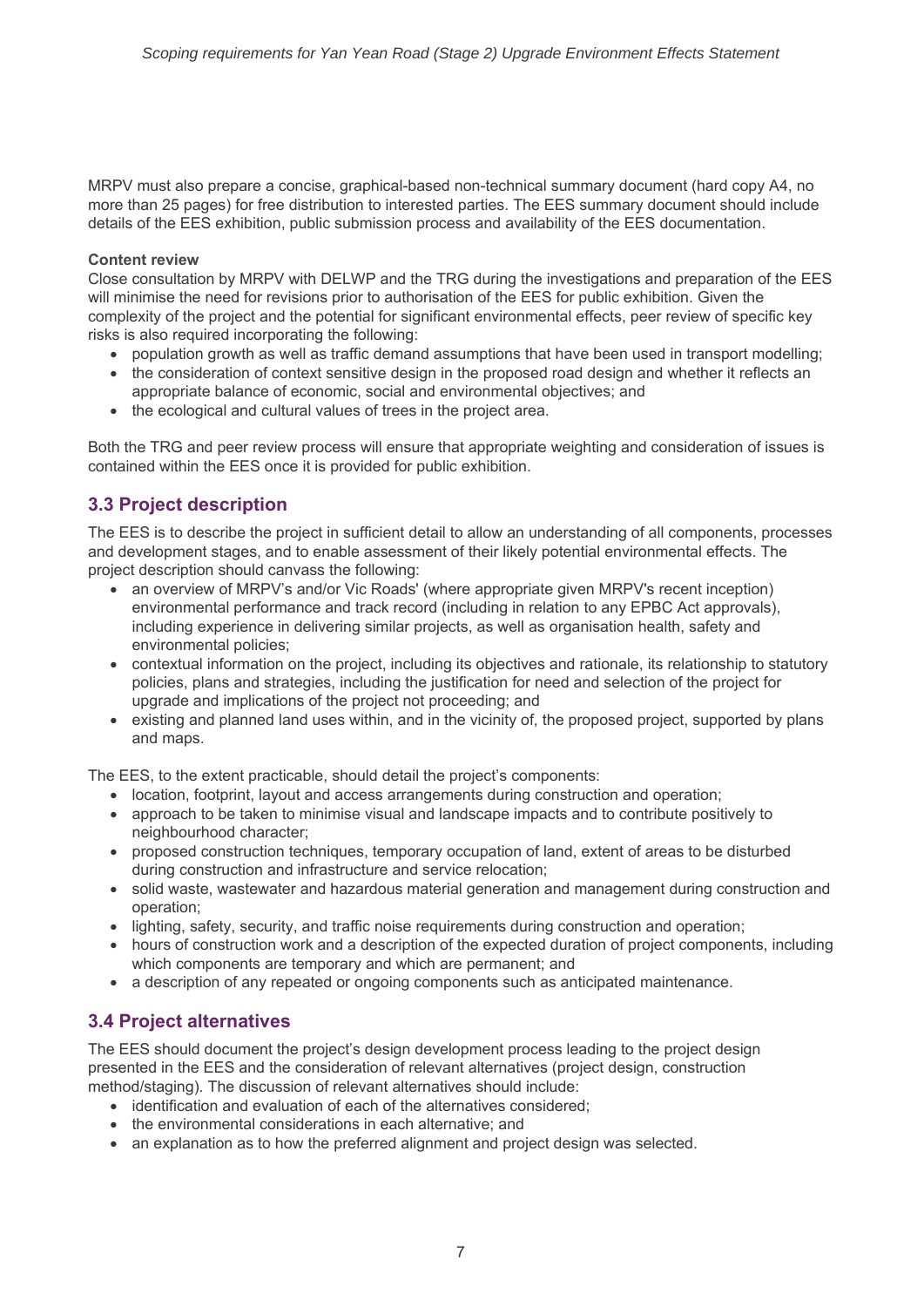# **3.5 Applicable legislation, policies and strategies**

In addition to the EE Act and the EPBC Act, the EES will need to identify relevant legislation, policies, guidelines and standards, and assess their specific requirements or implications for the project, particularly in relation to required approvals.

# **3.6 Draft evaluation objectives**

Draft evaluation objectives are provided in Section 4 for each of the topics to be addressed in the EES. The draft evaluation objectives identify desired outcomes in the context of key legislative and statutory policies, as well as the principles and objectives of ecologically sustainable development and environment protection, including net community benefit. They provide a framework to guide an integrated assessment of environmental effects, in accordance with the Ministerial Guidelines, and for evaluating the overall implications of the project. These objectives may be refined by the proponent or DELWP as the EES is prepared.

# **3.7 Environmental management framework**

Inadequate management of environmental effects during project construction, operation and rehabilitation and closure could result in a failure to achieve necessary environmental outcomes and statutory requirements or sustain stakeholder confidence. Hence, the environmental management framework (EMF) in the EES should provide a transparent framework with clear accountabilities for managing and monitoring the environmental effects and hazards associated with the construction and operational phases<sup>6</sup>. The entity responsible for approval of environmental plans should be identified.

Legislation provides the management framework for most environmental effects of the project. However, potentially significant effects, as outlined in the Minister's Decision, require further assessment (Section 4). In addition to these, there will be a number of localised impacts realised during construction and operation. Therefore, the EMF must outline how potential adverse effects on community, businesses and land uses with regard to air quality and noise, traffic, public safety, landscape and visual amenity, open space, built form and neighbourhood character will be avoided, minimised or mitigated.

The EMF should describe the baseline environmental conditions to allow evaluation of the residual environmental effects of the project, as well as the efficacy of applied environmental management and contingency measures. The framework should include:

- an environmental management system, with organisational responsibilities, accountabilities and governance arrangements;
- an environmental risk register that is maintained during project implementation; and
- environmental management measures proposed in the EES to address specific issues, including commitments to mitigate adverse effects and enhance environmental outcomes.

An important aspect of the EMF is community consultation, stakeholder engagement and communications during the construction and operation of the project. As the project proceeds it will largely be the EMF that outlines opportunities for local stakeholders to engage with MRPV to seek responses to issues that might arise during construction or operation. To this end the EMF will set out procedures for:

- complaints recording and resolution;
- auditing and reporting of performance including compliance with relevant statutory conditions and standards; and
- review of the effectiveness of the environmental management framework for continuous improvement.

 <sup>6</sup> Ministerial Guidelines (p. 20).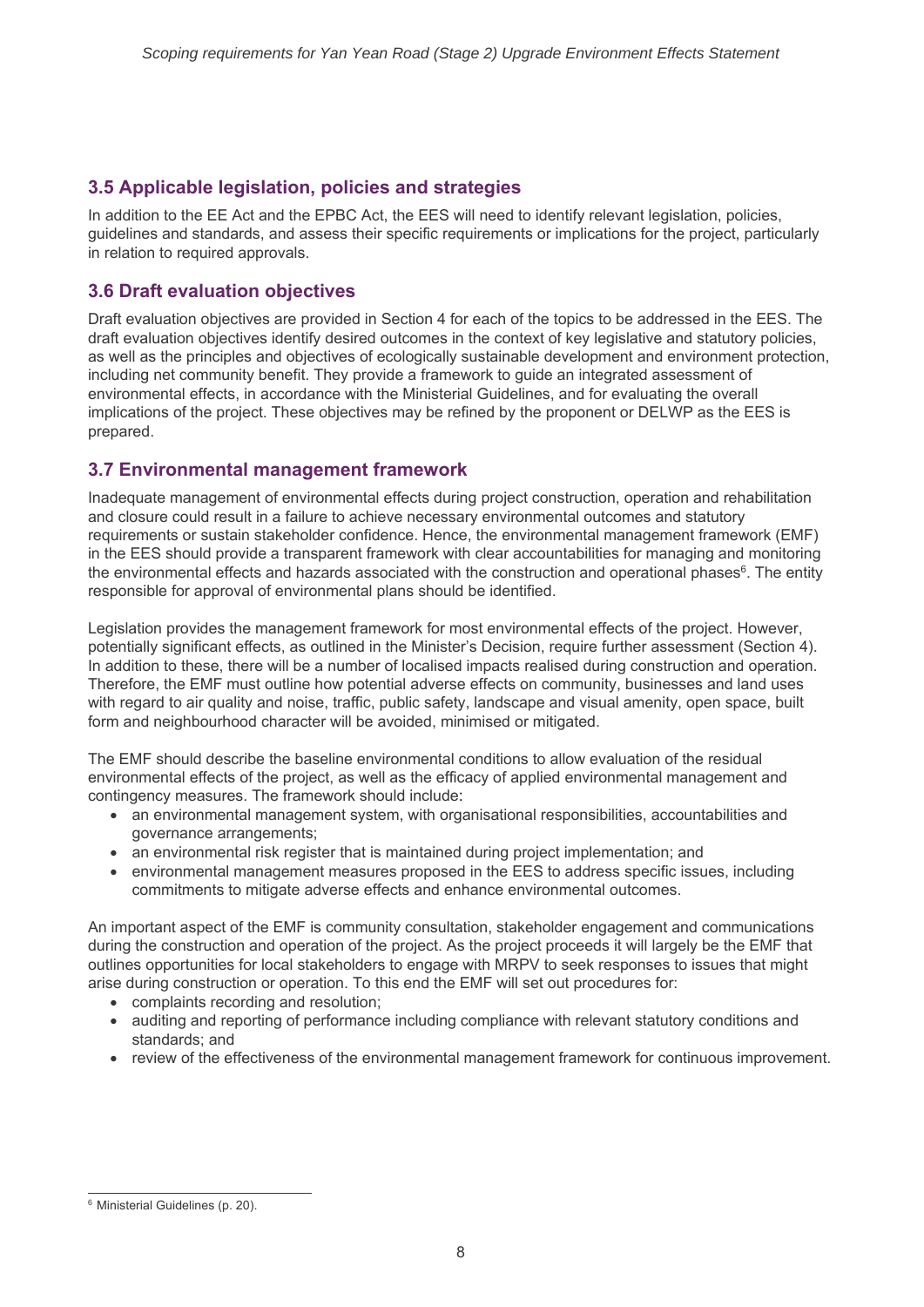Management measures proposed in the EES to address specific issues, including commitments to mitigate adverse effects and enhance environmental outcomes should be clearly described in the EMF. The EMF should describe proposed objectives, indicators and monitoring requirements, including for (but not limited to) managing or addressing:

- biodiversity values (including MNES);
- tree retention;
- surface runoff, flood potential and groundwater;
- landscape and visual values:
- social outcomes and community engagement;
- noise and emissions to air particularly with respect to managing impacts on amenity during construction;
- Aboriginal and historic cultural heritage values;
- transport management including managing temporary disruption and changed accessibility during construction;
- traffic during construction; and
- site reinstatement.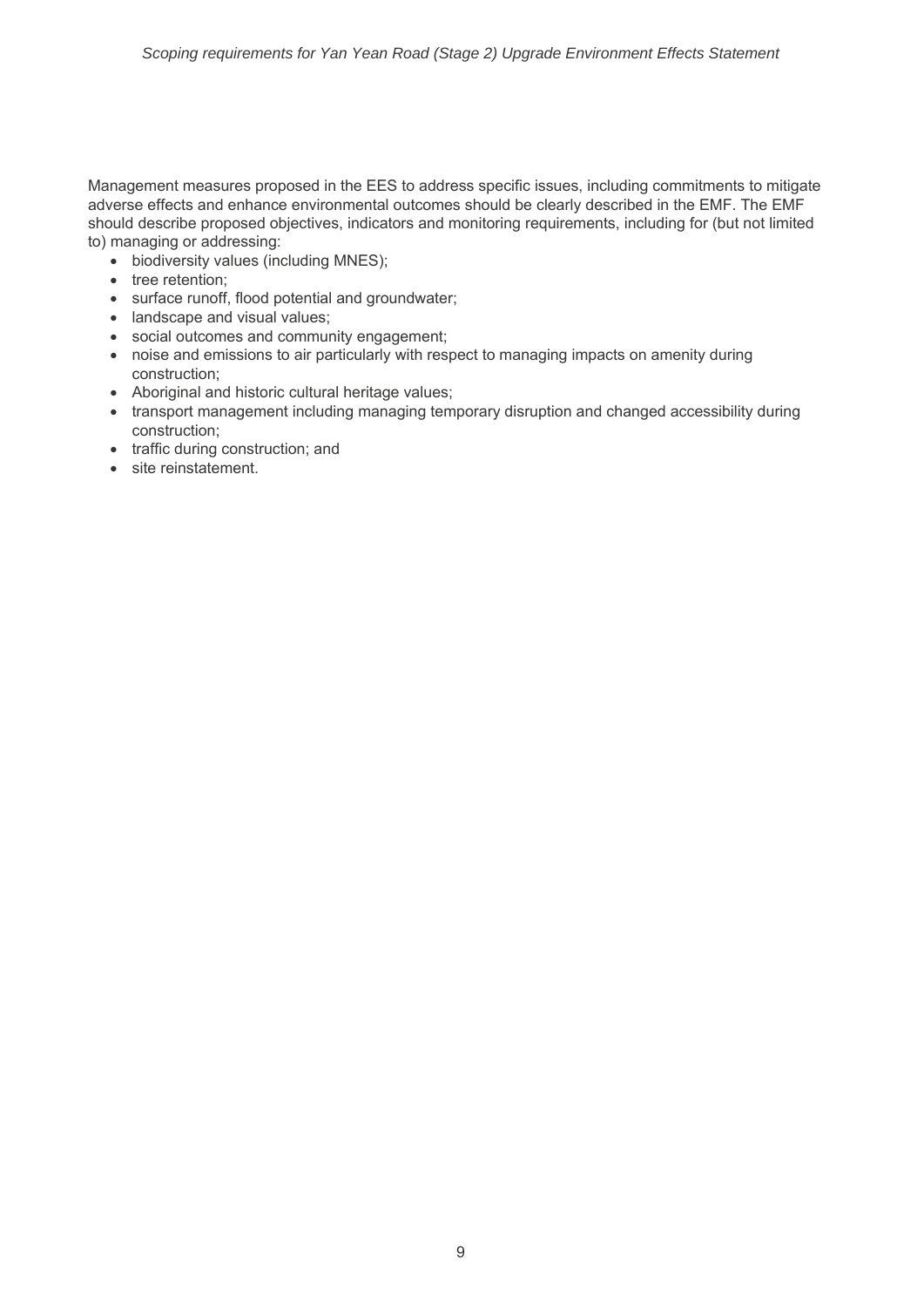# **4. Assessment of specific environmental effects**

The Minister determined an EES was required for the project due mainly to the potential significant effects on biodiversity, social and cultural values as a result of the proposed clearance of a very large number of trees and habitat, including potential cumulative effects on the *Lathamus discolor* (Swift Parrot) (Section 1.2). Therefore, the EES studies should focus on the investigation of these issues.

However, the EES should also identify other potential adverse environmental effects of the project, such as on social, land use, community amenity and planning, and canvass an environmental management approach and performance measures to ensure any effects are identified and avoided, minimised or mitigated (see Section 3.5). The framing of the draft objectives reflects the key subject matters to be investigated, relevant legislation and policies (Section 3.6), the objectives and principles of ecologically sustainable development and environmental protection, as well as environmental issues identified by MRPV in preliminary documentation and through public exhibition of the draft scoping requirements. MRPV should consult closely with DELWP and the TRG throughout the preparation of the EES to ensure that the investigation of issues is both thorough and targeted.

The following sections set out specific requirements for the assessment of effects referenced in the Minister's Decision (Section 1.2), using the following structure for each of the matters to be investigated.

- 1. **Identify key issues or risks** that the project poses to achieve the draft evaluation objective.
- 2. **Characterise the existing environment** to underpin impact assessments having regard to the level of risk.
- 3. **Assess the likely effects** of the project on the existing environment and evaluate their significance.
- 4. **Present design and mitigation measures** that could substantially reduce and/or mitigate the risk of significant effects. An assessment of residual effects (post mitigation) and their significance will be required to illustrate the effectiveness of the proposed mitigation measure.
- 5. **Propose performance objectives and management** measures to evaluate whether the project's effects are maintained within permissible levels and propose contingency approaches if they are not.

## **4.1 Transport capacity and connectivity**

#### **Draft evaluation objective**

To provide for an effective corridor through the northern outer suburbs of Melbourne, to improve travel efficiency, road safety, and capacity.

#### **Key issues**

- Contribution to an integrated and sustainable transport system, including active transport.
- Transport connectivity and capacity across the northern outer suburbs of Melbourne, including network resilience and redundancy.
- Effects of any redistribution of traffic and implications for residents, residential areas and businesses during construction and operation.
- Connectivity of pedestrian and cycling networks across the northern outer suburbs of Melbourne and opportunities for future linkages.
- Reliability of predictions of future travel behaviour and transport demand over time.

## **Existing environment**

- Describe both the broader and local transport network context for the project.
- Describe relevant policies, strategies and plans for transport in the vicinity of the project.
- Establish comprehensive baseline data on vehicular (freight, private motor vehicle, public transport) and active transport (pedestrian and bicycle movements) in the area affected by the project.
- Describe the elements of the road-based transport system (including private and commercial access to properties and cycling and pedestrian networks) that might be affected by the project during the construction and operational phases of the project.
- Undertake predictive modelling of local transport network traffic flows in the absence of the project.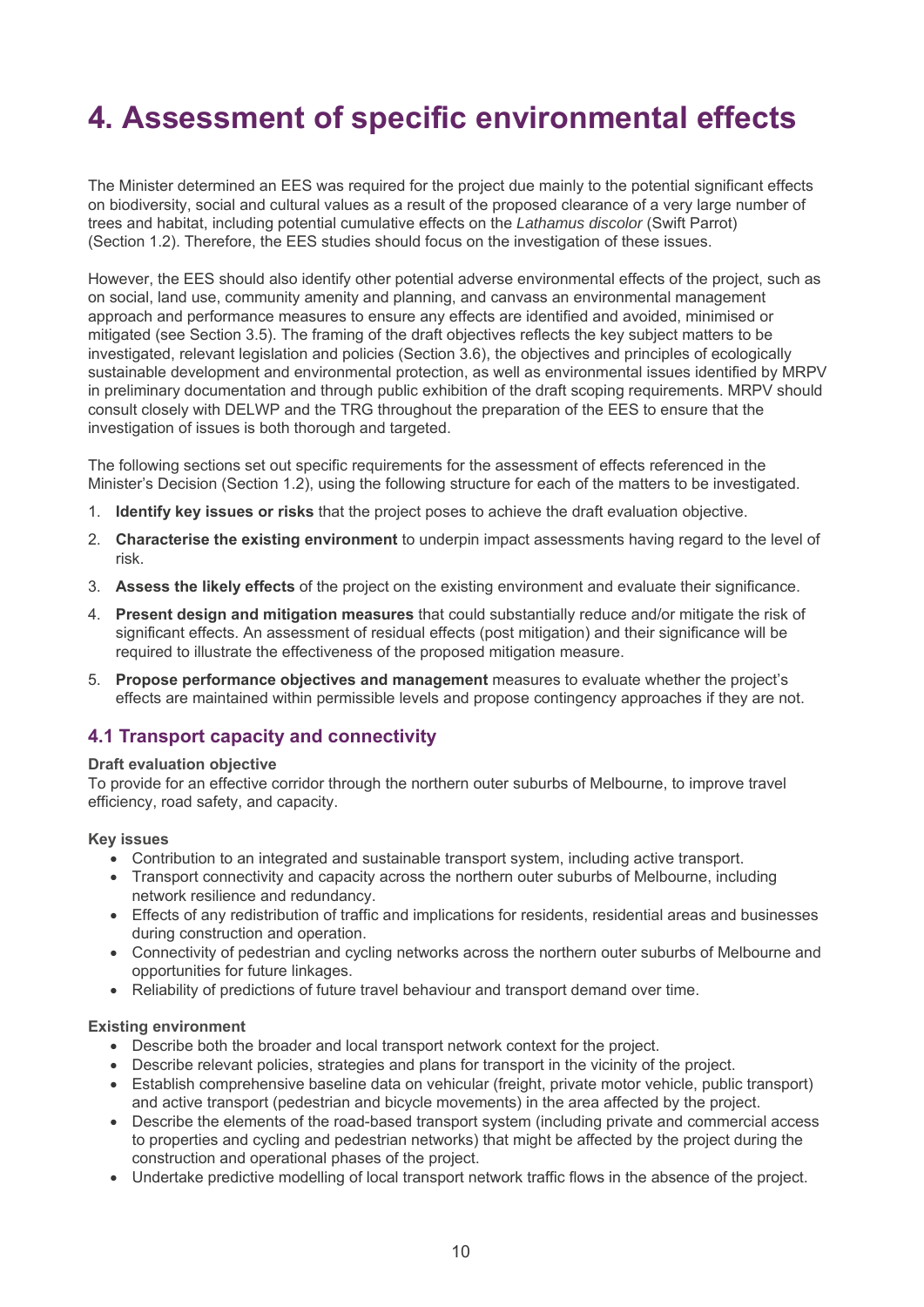## **Likely effects**

- Undertake predictive modelling of regional, local and project transport network traffic flows following implementation of the project.
- Characterise the extent to which the project will affect:
	- the overall geographic distribution of vehicles and magnitude of changes to travel times and accessibility for road users;
	- traffic management measures on local and arterial roads;
	- traffic safety, given the predicted transport network traffic flows following implementation of the project;
	- local access of the community to residential areas, schools, stand-alone businesses, retail centres, activity centres, community facilities and open spaces;
	- accessibility and safety for pedestrians at road junctions and community facilities;
	- connectivity, accessibility, function, experience and safety for cyclists and pedestrians including use of existing and new shared use paths, and/or on-road bike paths;
	- consistency with transport and urban plans (e.g. VicRoads Movement and Place Framework, Victorian Cycling Strategy (2018-2028), Plan Melbourne (2017-2050)); and
	- interactions, including possible cumulative impacts with other relevant projects, for example, the Northern Suburban Roads Program.
- Undertake sensitivity analysis to test assumptions and inputs of transport model.

## **Design and mitigation**

- Describe the proposed transport network design features and approach to optimise and integrate the project with the existing or modified transport network.
- Describe the proposed transport network design features and approach to optimise and integrate the project with the existing pedestrian and bicycle network, including any proposed solutions to enhance pedestrian and bicycle access in the vicinity of the project.
- Describe traffic calming or other management tools during construction that could be used to modify travel behaviour on the project and local roads.
- Describe the proposed approach to managing transport network conditions during the project's construction such as any staging proposed to maintain transport system function and the proposed nature and duration of diversions including for pedestrian and cycle links.

## **Performance objectives**

 Describe and evaluate the approach to monitoring and subsequent contingency measures to be implemented in the event of adverse residual effects requiring further management.

# **4.2 Biodiversity**

## **Draft evaluation objective**

To avoid or, at least, minimise adverse effects on native vegetation (including remnant, planted, regenerated and large old trees), listed migratory and protected species/ecological communities and then to address offset requirements consistent with relevant state and commonwealth policies.

## **Key issues**

- Potential for significant effects on biodiversity values including effects associated with threatening processes listed under the EPBC Act and/or *Flora and Fauna Guarantee Act 1988* (FFG Act) including, but not limited to, Swift Parrot, Matted Flax Lily, Studley Park Gum and large old trees.
- Potential for direct or indirect impact on vegetation and other landscape elements used by fauna listed under the EPBC Act, FFG Act and/or DELWP Advisory List.
- Potential loss or degradation of habitat (and/or habitat connectivity) including tree hollows, existing canopy and woody debris, due to removal of trees.
- Potential impacts to MNES through erosion, sedimentation and contamination of watercourses and groundwater near and downstream from the project site resulting from the construction and operation of the project.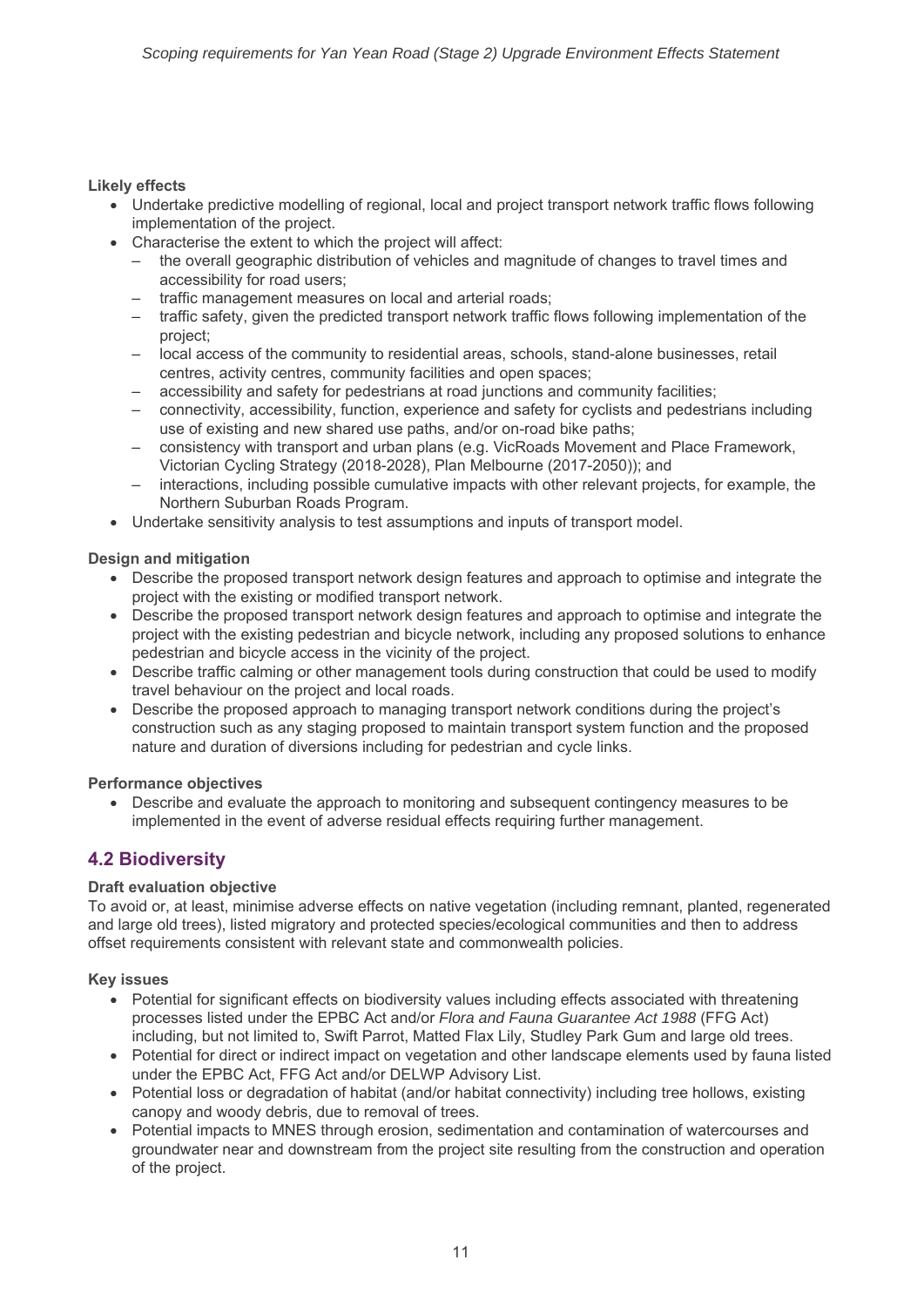## **Existing environment**

- Characterise species, origin, dimension, health and lifespan of trees that may be affected by the project assuming current conditions continue, and appropriate care is provided.
- Describe the biodiversity values that could be directly or indirectly affected by the project, including:
	- native vegetation and ecological communities listed under the EPBC Act, FFG Act and DELWP Advisory List; and
	- native flora and fauna species (including assessment of likelihood of presence), particularly those listed under the EPBC Act, FFG Act and DELWP Advisory Lists.
	- adequate surveys for EPBC Act listed threatened species and ecological communities should be undertaken in accordance with Commonwealth Conservation Advices and Threatened Species Recovery Plans and completed prior to exhibition of the EES.

## **Likely effects**

- Assess the potential effects (including facilitated) of the project (and feasible alternatives) on trees (including remnant, planted, regenerated and large old trees).
- Assess the potential effects (including facilitated) of the project (and feasible alternatives) on native vegetation, ecological communities and flora species, in particular any listed under the EPBC Act, FFG Act and DELWP Advisory list.
- Assess the potential effects (including facilitated) of the project (and feasible alternatives) to biodiversity values, including but not limited to:
	- removal or destruction of habitat (including remnant, regenerated or planted vegetation);
	- disturbance or alteration of habitat conditions or other sources of increased habitat threat;
	- initiating and/or exacerbating potentially threatening processes under the EPBC Act and FFG Act;
	- increasing risk of mortality of fauna listed under the EPBC Act, FFG Act and DELWP Advisory List (e.g., through increased car strikes of fauna);
	- introduction and/or spread of declared weeds or pathogens within or near the project area; and
	- impacts to MNES caused by water quality changes within and downstream of the project area.
- Assess the potential effects (including facilitated) on habitat connectivity and wildlife movement of fauna species listed under the EPBC Act, FFG Act and DELWP Advisory List.

## **Design and mitigation**

- Develop design options and measures that can avoid or minimise significant direct and indirect effects on trees and develop strategies to address the loss of trees or effects of further habitat fragmentation.
- Identify design options and measures that could avoid or minimise significant direct and indirect effects on native vegetation, listed ecological communities, or protected flora and fauna species and their habitat, including habitat connectivity and associated wildlife movement.
- Develop rehabilitation strategies to enable the recovery or restoration/replanting of vegetation that can provide habitat for protected and listed threatened species and amenity to local community, consistent with any relevant threat abatement plan or conservation action plan.
- Develop offset strategies to offset loss of native vegetation consistent with state and commonwealth policies. If translocation of Matted Flax-lily is proposed, detailed information and justification about the proposed recipient site, risks of transfer, expected losses, likelihood of long-term success of translocated plants, and any uncertainties should be provided, with reference to current scientific advice and evidence from previous examples of translocations of the species.
- Justify and describe the assumptions and level of uncertainty associated with the proposed measures achieving their desired outcomes.

## **Performance objectives**

- Describe and evaluate the approach to monitoring and subsequent contingency measures to be implemented in the event of adverse residual effects on biodiversity values requiring further management.
- Describe and evaluate proposed measures to manage residual effects of the project on biodiversity values, including an outline of an offset strategy and offset management plan that sets out proposed environmental offsets to satisfy commonwealth offset policy requirements.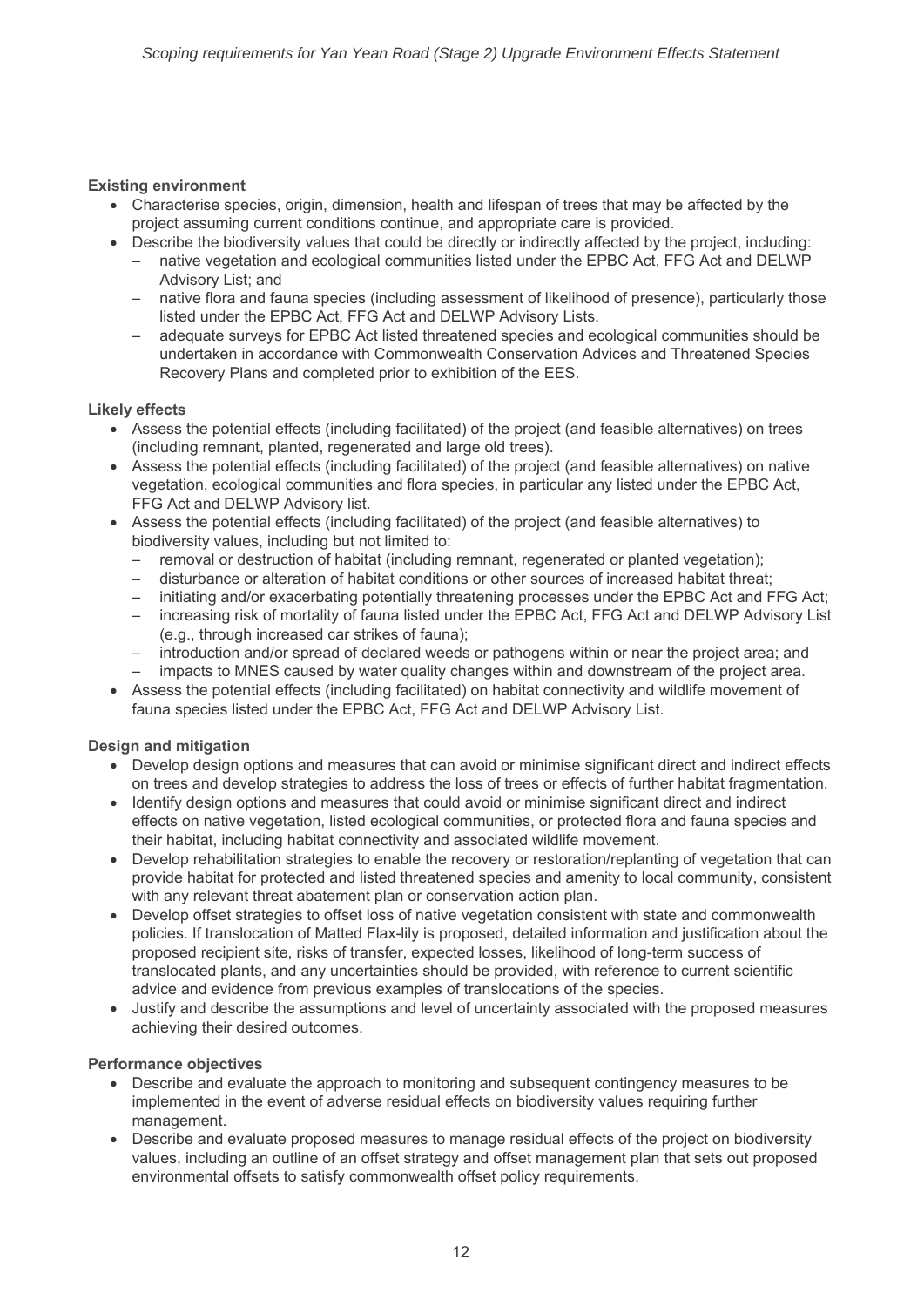# **4.3 Social and cultural values**

## **Draft evaluation objective**

To avoid or minimise the adverse effects on social and cultural values, including landscape values, Aboriginal and historical cultural heritage values, and remnant, planted and regenerated vegetation, and to maximise the enhancement of these values where opportunities exist.

## **Key issues**

- Potential for adverse impacts on social and cultural values of trees, such as the Doreen River Red Gums located on the corner of Yan Yean Rd and Doctors Gully Rd.
- Potential for adverse impact on local amenity including visual impact, such as through reduction in canopy cover.
- Potential adverse effects on Aboriginal cultural heritage places and values.
- Potential adverse effects on historical cultural heritage values, especially buildings, properties, trees, archaeological sites and precincts.
- Potential adverse effects on urban landscapes that provide a range of functions (e.g. visual amenity, cooling from vegetation and shade).

## **Existing environment**

- Identify the cultural and social value of trees within the project area and determine the existing amenity, cultural and ecological services value of the trees that may be affected by the project.
- Identify key landscape features and visual amenity values, as provided by trees, including urban landscape character, canopy cover, form, appearance, aesthetics and function.
- Review land use history, Aboriginal traditional knowledge, previous studies and relevant registers to identify areas with the potential for Aboriginal and historical cultural heritage values.
- Identify areas of Aboriginal cultural heritage sensitivity relevant to the project.
- Identify potentially affected sites or precincts on the Victorian Heritage Register or Heritage Inventory, within Heritage Overlays in relevant planning schemes or otherwise documented as being of heritage significance.
- Investigate the condition and cultural heritage sensitivity of identified sites and heritage precincts.

## **Likely effects**

- Assess the potential direct and indirect effects of the project on arboriculture elements (including remnant, planted, regenerated and large old trees).
- Assess likely extent and duration of residual adverse effects on, or improvements to, landscape aesthetics and functions.
- Assess likely effects on visual amenity values, as provided by arboriculture, including through use of photo-montages, sections and analysis drawings or other suitable methods for depicting predicted landscape changes, particularly from key viewing points.
- Assess residual effects of the project on identified or potential sites or places of Aboriginal cultural heritage and sites of historical cultural heritage, considering possible impact pathways and significance of any effects.

## **Design and mitigation**

- Develop potential and proposed design options and measures that can avoid or minimise significant direct and indirect effects on trees or other landscape elements.
- Develop strategies to address the loss of trees or other landscape elements.
- Describe design, management or offset measures to enhance or alternatively avoid or minimise adverse effects on landscape and visual amenity.
- Describe design, management (harm avoidance and/or minimisation strategies) circumvent or mitigate potential adverse effects on known or potential Aboriginal cultural heritage or historical cultural heritage values.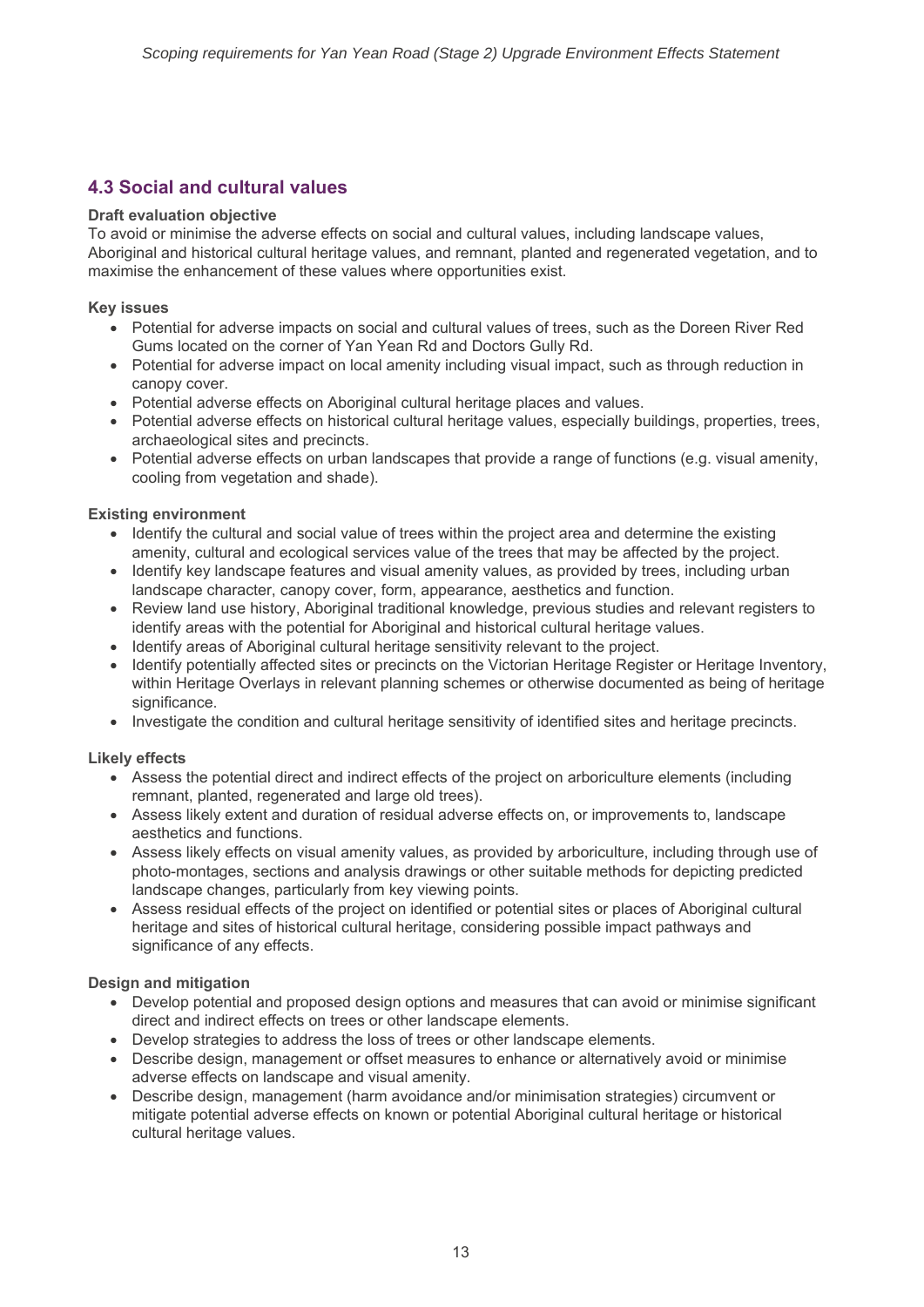## **Performance objectives**

- Describe the arboriculture and landscape value outcomes that the project must achieve.
- Describe and evaluate the approach to monitoring and subsequent contingency measures to be implemented in the event of adverse residual effects on arboriculture and landscape values requiring further management.
- Describe the Aboriginal cultural heritage and historical heritage outcomes that the project must achieve including ensuring implementation of the conditions outlined in the cultural heritage management plan.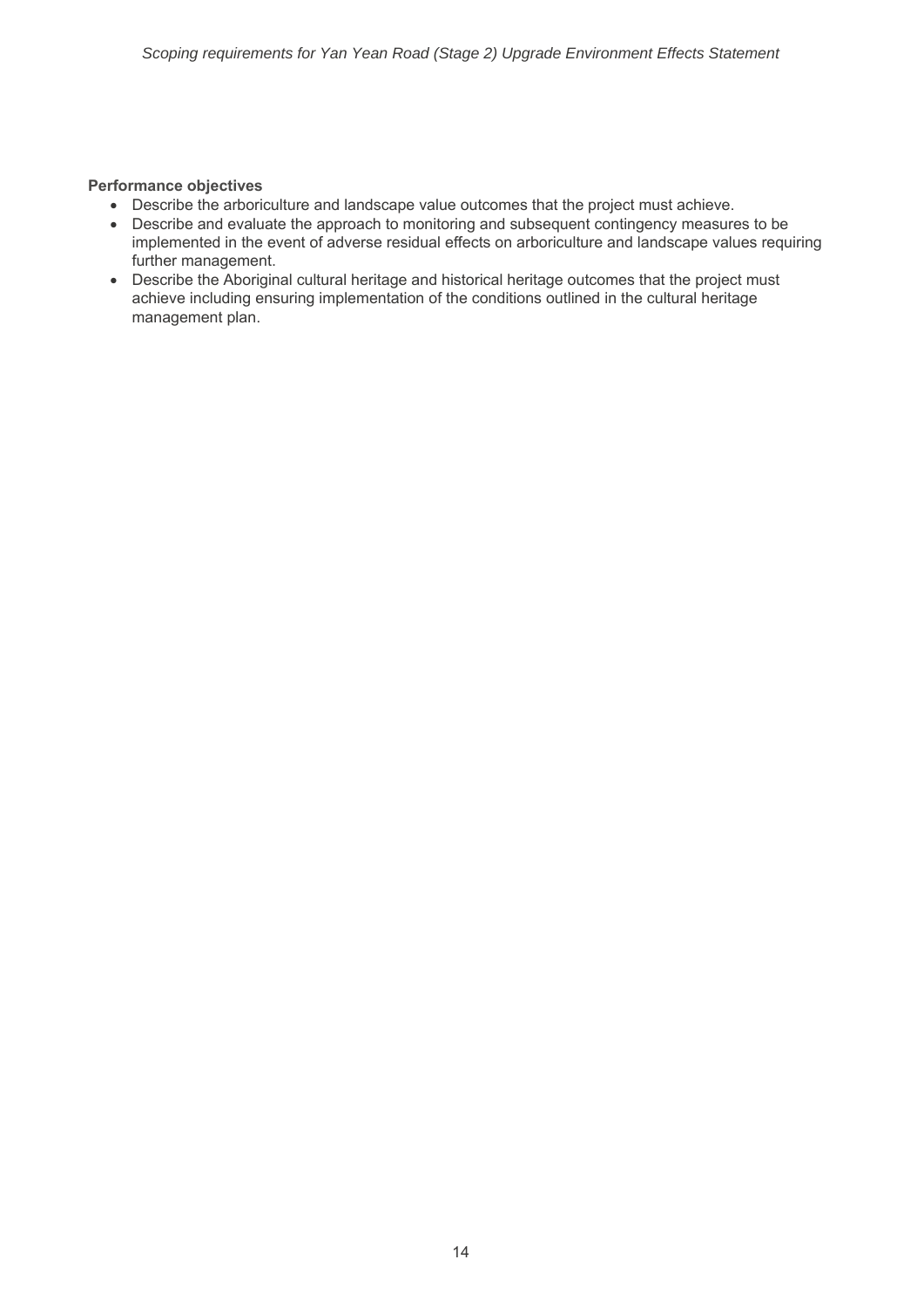# **Appendix A**

#### **Procedures and requirements under section 8B(5) of the** *Environment Effects Act 1978*

The procedures and requirements applying to the EES, in accordance with both section 8B(5) and the *Ministerial guidelines for assessment of environmental effects under the Environment Effects Act 1978* (Ministerial Guidelines), are as follows.

- a) The EES is to document the investigation, avoidance and minimisation of potential environmental effects of the proposed road upgrade and relevant alternatives, as well as associated environmental mitigation and management measures. The EES should address:
	- (i) projected traffic growth volumes and related uncertainties for Yan Yean Road and related roads in the network;
	- (ii) design alternatives and refinements and their associated impacts, particularly how they avoid and minimise native tree loss with proposed locations of tree and vegetation removal, no go zones and offset requirements and a demonstration that avoid and minimise principles have been applied; and
	- (iii) consideration of carriageways, medians, shared pathways, footpaths, intersections and other treatments to minimise the loss of preferred foraging trees for the critically endangered *Lathamus discolor* (Swift Parrot) and avoidance of high retention trees of ecological and cultural value.
- b) The matters to be investigated and documented in the EES will be set out in detail in scoping requirements prepared by the Department of Environment, Land, Water and Planning (the department). Draft scoping requirements will be exhibited for 15 business days for public comment, before being finalised and then issued by the Minister for Planning.
- c) The level of detail of investigation for the EES studies should be consistent with the scoping requirements issued for this project and be adequate to inform an assessment of the potential environmental effects (and their acceptability) of the project and any relevant alternatives, in the context of the Ministerial Guidelines.
- d) The proponent is to prepare and submit to the department a draft EES study program to inform the preparation of scoping requirements.
- e) The department is to convene an inter-agency technical reference group (TRG) to advise the proponent and the department on EES scoping, adequacy of technical studies during EES preparation, and statutory approval processes.
- f) The proponent is to prepare and submit to the department its proposed EES consultation plan for engaging the public and stakeholders during the preparation of the EES. Once completed to the satisfaction of the department, the consultation plan is to be implemented by the proponent, having regard to advice from the department and the TRG.
- g) Following confirmation of draft scoping requirements, the proponent is to prepare and submit to the department its proposed schedule for technical studies, preparation and exhibition of the EES. The schedule will enable alignment of the proponent's and department's schedules, particularly for managing timely TRG review of technical investigations and EES documentation.
- h) The proponent is to apply appropriate peer review and quality management procedures to enable the completion of EES studies and documentation to an acceptable standard.
- i) The EES is to be exhibited for a period of 30 business days for public comment, unless the exhibition period spans the Christmas–New Year period, in which case 40 business days will apply.
- j) An inquiry will be appointed under the *Environment Effects Act 1978* to consider and report on the environmental effects of the proposal.